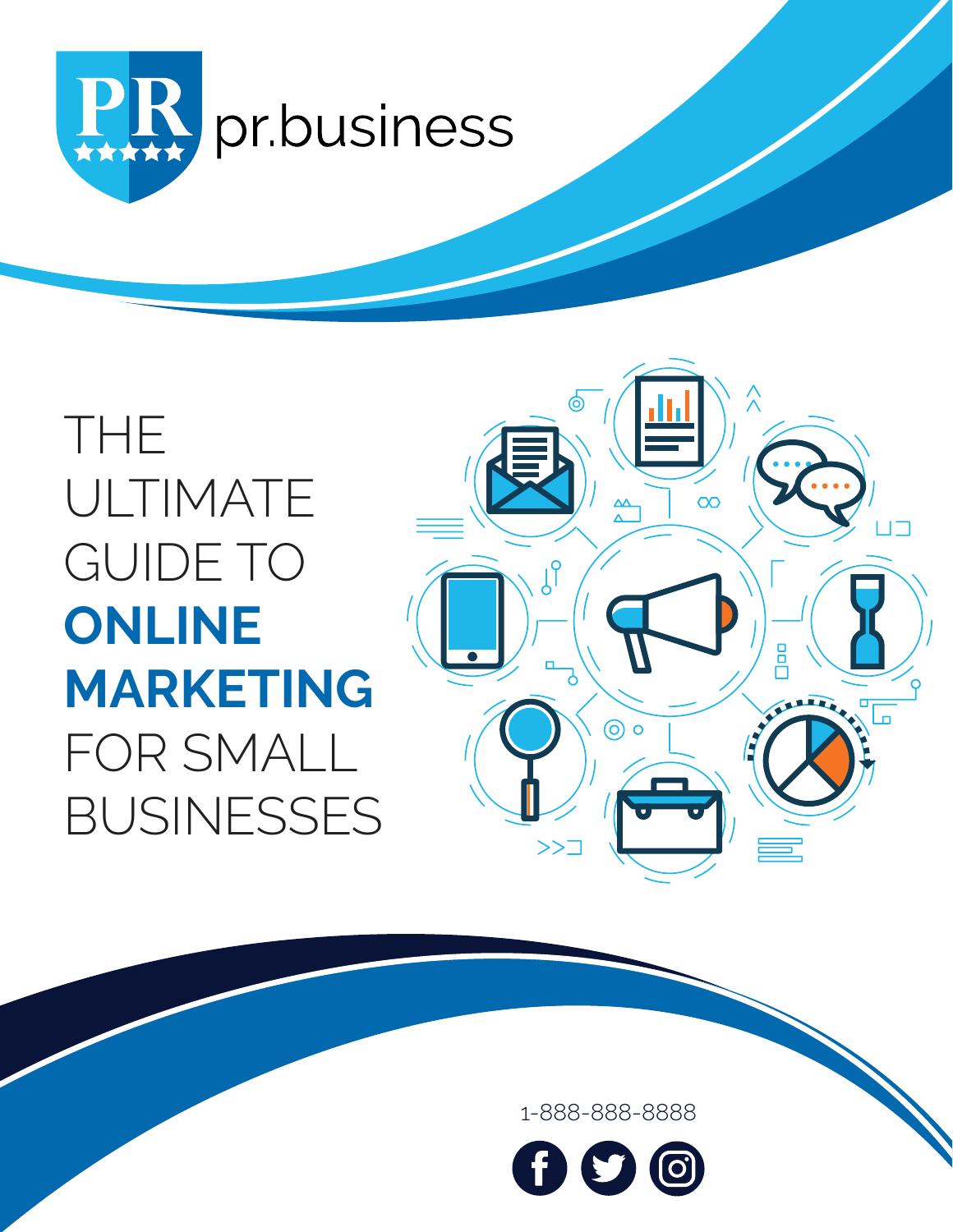No business gets in the market to be second best! To master online marketing, it takes technological expertise, time, and strategy.

Before small business owners can place their business on the fast track for growth, they must check the pulse of their business first.

Through in-depth analysis, a digital marketing expert can grade your business on what we at pr.business call the four pillars of online success. With the right data-analyzing software, a scorecard can be pulled to give each pillar a grade.

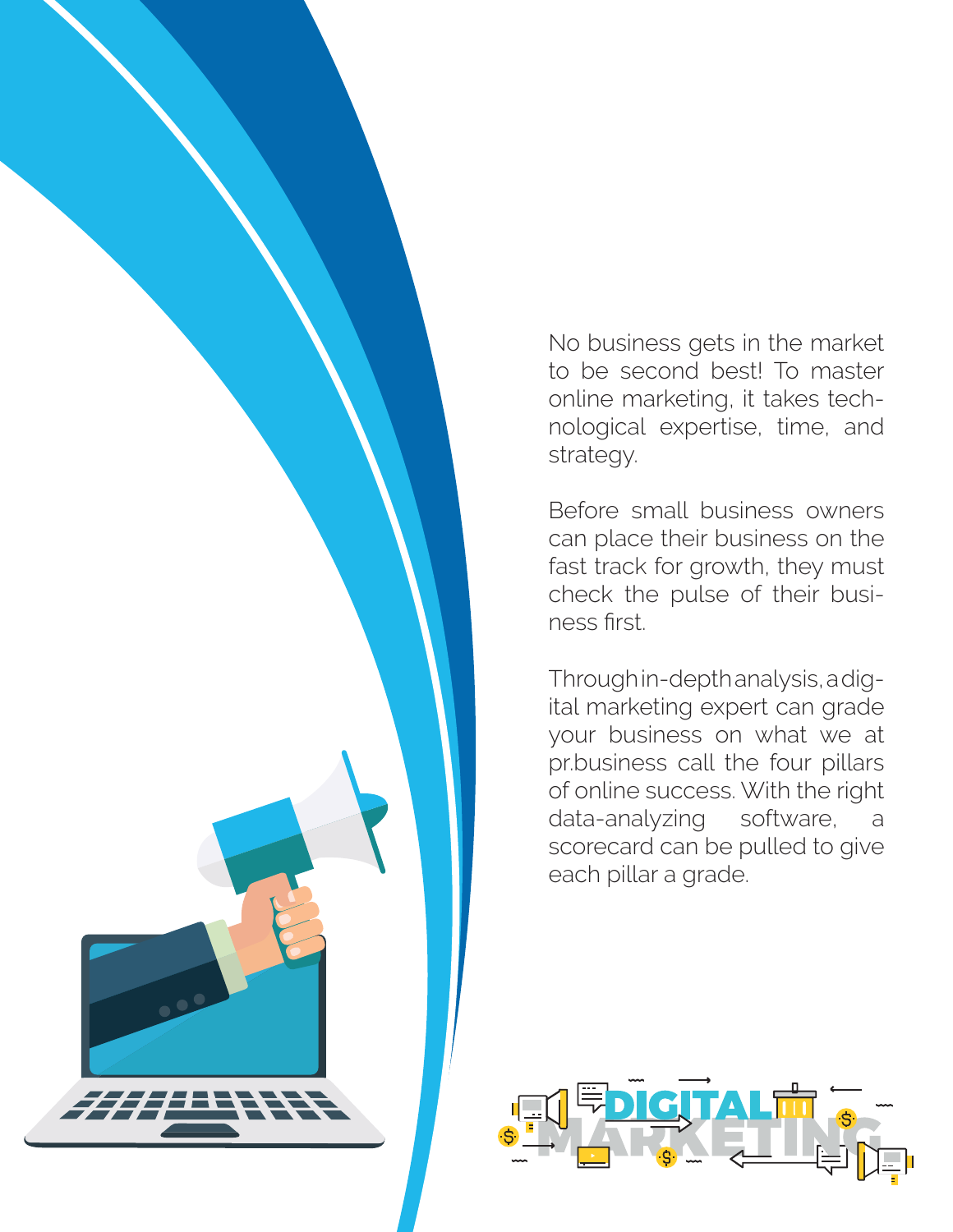# **PILLAR #1 Listings**



This technology scans the internet to find the number of directories that list your company.

These directories include any sites that mention a business's contact information,

business hours, and a description - like yellowpages.com and Google listings.

The more listings you have, the more exposure you have to potential customers.

Your Listings Grade is also based on the accuracy of those listings.

Keeping track of this data is important for retention and new leads.

If a consumer can't trust your listing to be true, what are the chances they'll trust the quality of your business? It's not enough to be listed.

You must be listed correctly! Your company's Listings Grade will reflect your performance compared to the average of your industry.

PR Facts 73% of consumers lose trust in a business with inaccurate listings.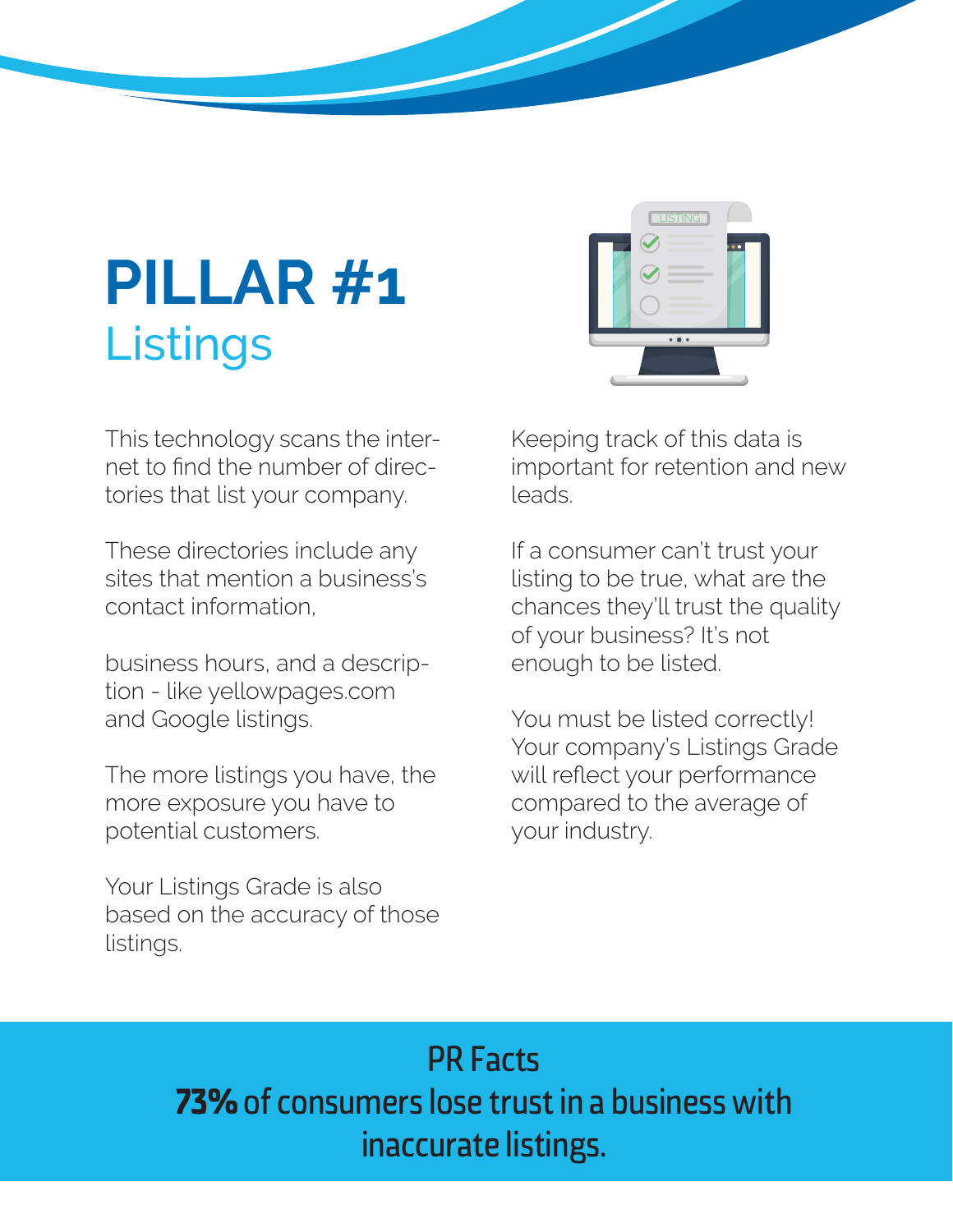## **PILLAR #2** Reviews

Let's face it. People are talking about you. So it's important to manage your online reputation (i.e. manage your reviews).

Pillar #2 focuses on four major pieces of data: reviews found, reviews found per month (last 6 months), your average review score, and the number of review sources.

Reviews are structured mentions which are classified or ranked in some way - star rating or numerical.

Let's say your business has 2 reviews. One customer scored your business with 5 stars, and



the other… 3.

This would make your average review score 4. That score is then compared to your industry average.

An online marketing expert can take the average grade of your review score and the other 3 review-related scores to get your overall Review Grade.

#### PR Facts 88% of consumers look to online reviews when making buying decisions.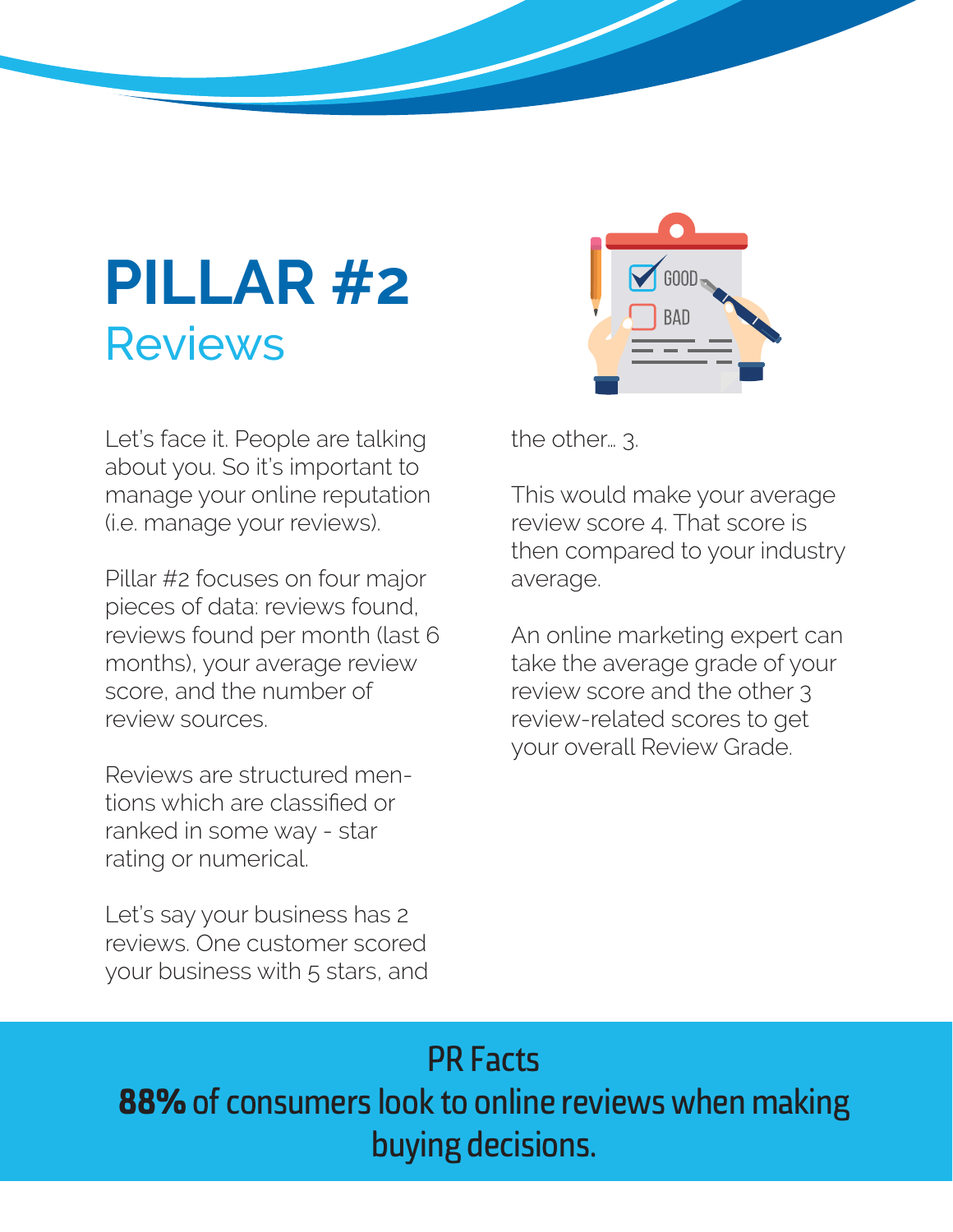## **PILLAR #3** Social Media



Social media is another major component for online presence (and generating new clients).

Our system compiles the number of likes and posts you have on Facebook.

Then we calculate your average likes and shares per post.

After collecting that data and comparing it to your industry, we scan any other social media platforms you use, like Twitter.

After all data is compiled, you'll receive your Social Media Grade.

Don't forget. Your customers commenting on your social platforms are just as important as your customers calling into your company's business line.

#### PR Facts In 2017, 2.8 billion used social media. That's 37% of the population.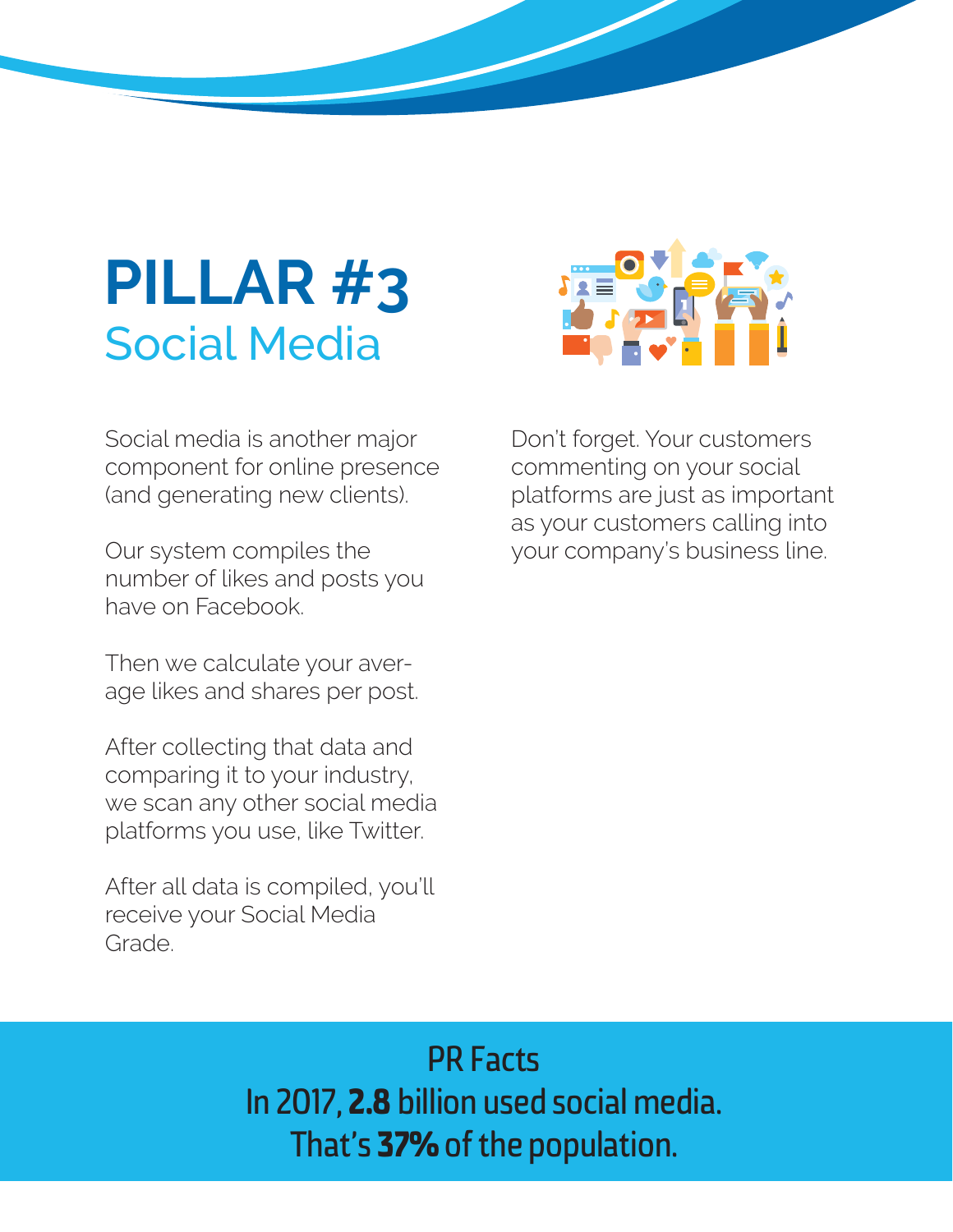## **PILLAR #4 Websites**



Your website is the face of your business online. It's your fourth and final pillar to dominating your market in today's digital world. The website analysis is two-fold: mobile and desktop.

The scorecard-generating technology evaluates the speed and user experience on the mobile-friendly version of the website (if you have one). Next,

we assess the speed and home page content of your desktop website.

The faster your website works, the more engaged your customers will be.

And even if you have a fast website, you also need to have the right information on your home page.

Once you've reviewed these four grades with an experienced digital marketing manager, they will create a plan of action to get you straight A's across the board.

Managing online marketing requires a close eye on your data non-stop.

Save yourself the hassle by putting your online marketing efforts in the hands of a qualified professional.